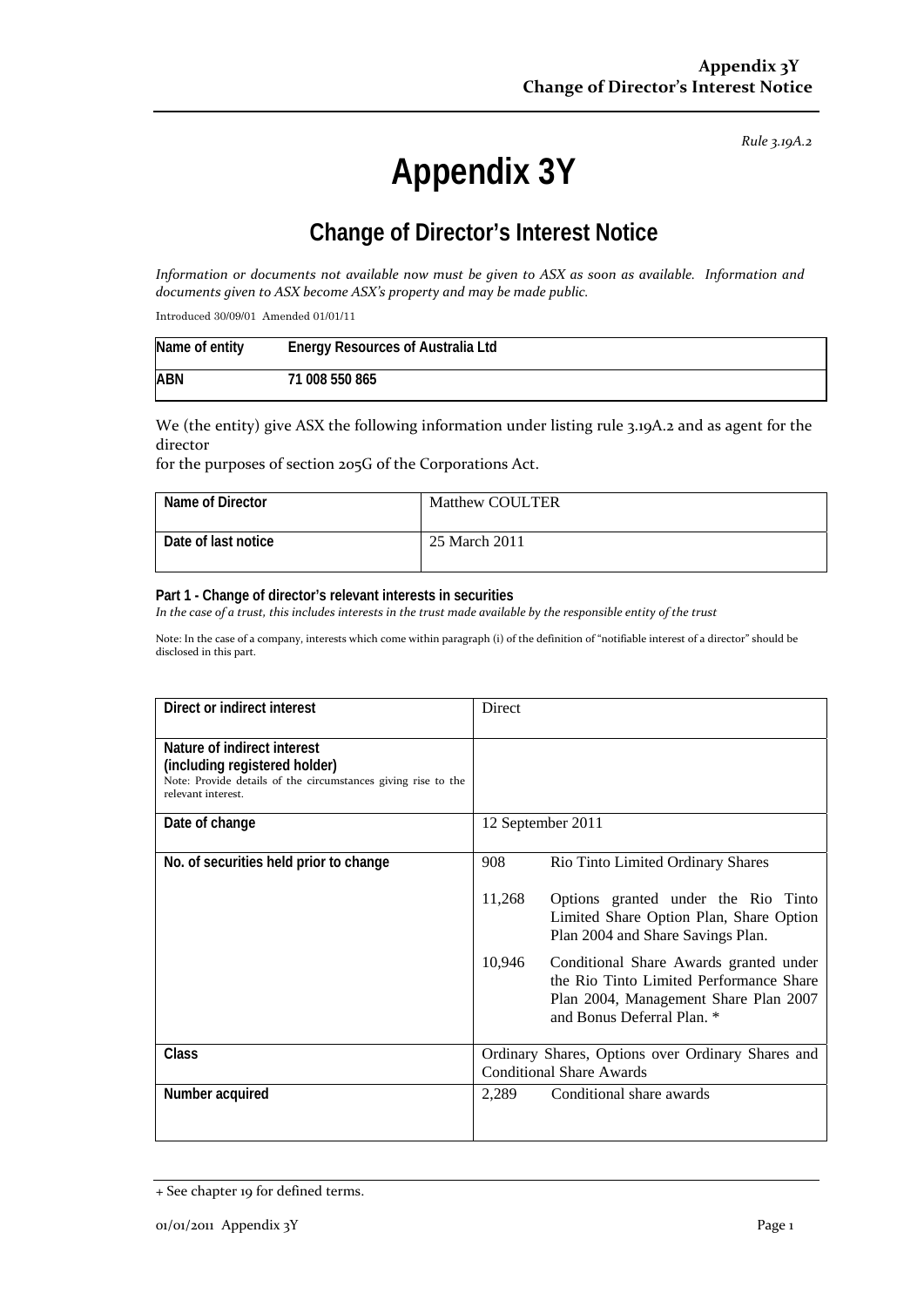#### **Appendix 3Y Change of Director's Interest Notice**

| Number disposed                                                                                                                                                            | <b>Nil</b> |                                                                                                                                                                  |
|----------------------------------------------------------------------------------------------------------------------------------------------------------------------------|------------|------------------------------------------------------------------------------------------------------------------------------------------------------------------|
| Value/Consideration<br>Note: If consideration is non-cash, provide details and<br>estimated valuation                                                                      |            | See "Nature of Change" below.                                                                                                                                    |
| No. of securities held after change                                                                                                                                        | 908        | Rio Tinto Limited Ordinary Shares                                                                                                                                |
|                                                                                                                                                                            | 11,268     | Options granted under the Rio Tinto<br>Limited Share Option Plan, Share Option<br>Plan 2004 and Share Savings Plan.                                              |
|                                                                                                                                                                            | 13,235     | Conditional Share Awards granted under<br>the Rio Tinto Limited Performance Share<br>Plan 2004, Management Share Plan 2007<br>and Bonus Deferral Plan. *         |
| Nature of change<br>Example: on-market trade, off-market trade, exercise of<br>options, issue of securities under dividend reinvestment plan,<br>participation in buy-back | 2,289      | Conditional Share Awards were granted<br>on 12 September 2011 at no cost in<br>accordance with the rules of the Rio Tinto<br>Limited Management Share Plan 2007. |

\* In addition, in accordance with the rules of the Bonus Deferral Plan and Management Share Plan, upon vesting Mr Coulter may receive additional Rio Tinto Limited ordinary shares in lieu of dividends that would have been paid to him in the period from grant on the base number of shares the subject of the Conditional Share Award that vest.

#### **Part 2 – Change of director's interests in contracts**

Note: In the case of a company, interests which come within paragraph (ii) of the definition of "notifiable interest of a director" should be disclosed in this part.

| Detail of contract                                                                                                                                                          | N/A |
|-----------------------------------------------------------------------------------------------------------------------------------------------------------------------------|-----|
| Nature of interest                                                                                                                                                          | N/A |
| Name of registered holder<br>(if issued securities)                                                                                                                         | N/A |
| Date of change                                                                                                                                                              | N/A |
| No. and class of securities to which interest<br>related prior to change<br>Note: Details are only required for a contract in relation to which<br>the interest has changed | N/A |
| Interest acquired                                                                                                                                                           | N/A |

<sup>+</sup> See chapter 19 for defined terms.